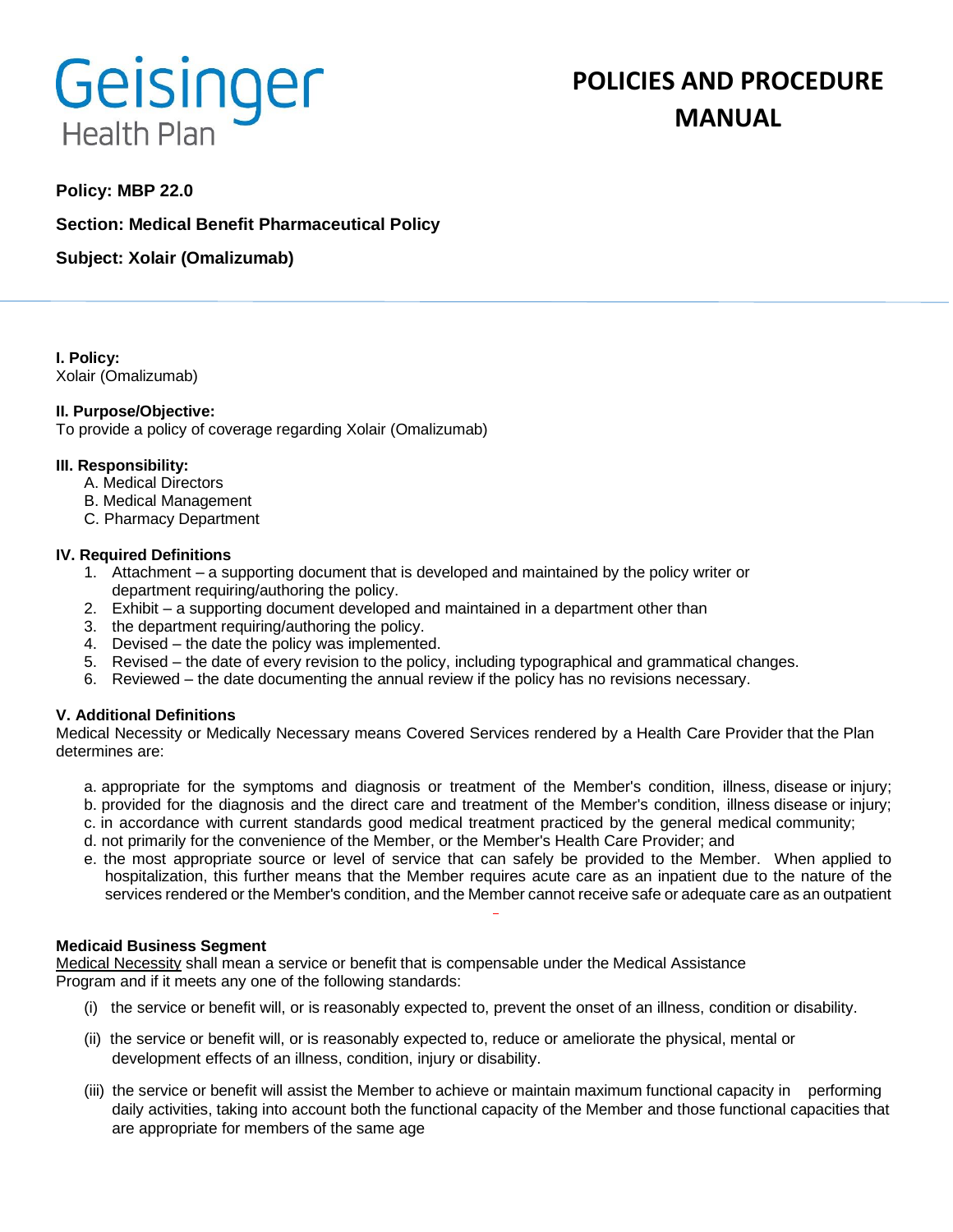# **DESCRIPTION:**

Xolair (Omalizumab) is a recombinant humanized monoclonal antibody to immunoglobulin E (IgE). Currently, Xolair is available as a subcutaneous injection only.

# **CRITERIA FOR USE: Requires Prior Authorization by Medical Director or Designee**

Xolair (Omalizumab) will be considered medically necessary when all of the following criteria are met:

- 1. **Asthma:**
	- Must be prescribed by an allergist or pulmonologist **AND**
	- Insured individual must be compliant with current therapeutic regimen **AND**
	- Insured individual is at least 6 years of age **AND**
	- Physician provided documentation of a diagnosis of moderate to severe persistent asthma\* with evidence of reversible airway disease [i.e. greater than 12% improvement in forced expiratory volume in one second (FEV1) with at least 200 ml increase or at least a 20% or greater improvement in peak expiratory flow (PEF) after administration of albuterol] **AND**
	- Physician provided documentation of inadequate control or intolerance, despite a 3 month trial of: medium –high dose inhaled corticosteroids or systemic corticosteroids **and** long-acting beta agonists or leukotriene receptor antagonists **AND**
	- Physician provided documentation of an IgE level of greater than 30 IU/ml and less than 700 IU/ml for individuals age 12 and older OR IgE level of greater than 30 IU/ml and less than 1300 IU/ml for individuals age 6 through 11 **AND**
	- Physician provided documentation of evidence of a specific allergic reactivity to a perennial aeroallergen by positive skin or blood test for a specific IgE **AND**
	- Known environmental triggers within the member's control have been eliminated. **AND**
	- Medical record documentation that Xolair is not being used in combination with Fasenra (benralizumab), Nucala (mepolizumab), or Cinqair (reslizumab)

\*Moderate persistent asthma is defined by the National Heart, Lung and Blood institute (NHLBI) as:

- 1. Daily symptoms
- 2. Daily use of inhaled short-acting beta agonist
- 3. Exacerbations affect activity
- 4. Exacerbations at least twice a week, which may last days
- 5. Nighttime symptoms more frequently than one time per week
- 6. Lung function of FEV1 greater than 60% but less than 80%

\*Severe persistent asthma is defined by the NHLBI as:

- 1. Continual symptoms
- 2. Limited physical activity
- 3. Frequent exacerbations
- 4. Frequent nighttime symptoms
- 5. Lung function of FEV1 less than or equal to 60% predicted

\*\*The 12% improvement target value is calculated using the following methodology: The target value = baseline  $FEV_1 \times 1.12$ 

The actual clinical calculation is: post-treatment  $FEV_1 - baseline FEV_1 = %$  improvement baseline  $FEV_1$ 

# **RECOMMENDED DOSING SCHEDULE:**

Xolair Dosing and Administration

| For individuals 12 year and older: |  |  |  |
|------------------------------------|--|--|--|
| .                                  |  |  |  |

| <b>Pre-treatment</b> | Body Weight (kg)     |                      |                      |                      |  |  |
|----------------------|----------------------|----------------------|----------------------|----------------------|--|--|
| Serum IgE<br>(IU/mL) | 30-60                | $>60-70$             | >70-90               | $>90-150$            |  |  |
| $>$ 30-100           | 150 mg every 4 weeks | 150 mg every 4 weeks | 150 mg every 4 weeks | 300 mg every 4 weeks |  |  |
| $>100-200$           | 300 mg every 4 weeks | 300 mg every 4 weeks | 300 mg every 4 weeks | 225 mg every 2 weeks |  |  |
| $> 200 - 300$        | 300 mg every 4 weeks | 225 mg every 2 weeks | 225 mg every 2 weeks | 300 mg every 2 weeks |  |  |
| $>$ 300-400          | 225 mg every 2 weeks | 225 mg every 2 weeks | 300 mg every 2 weeks |                      |  |  |
| $>$ 400-500          | 300 mg every 2 weeks | 300 mg every 2 weeks | 375 mg every 2 weeks |                      |  |  |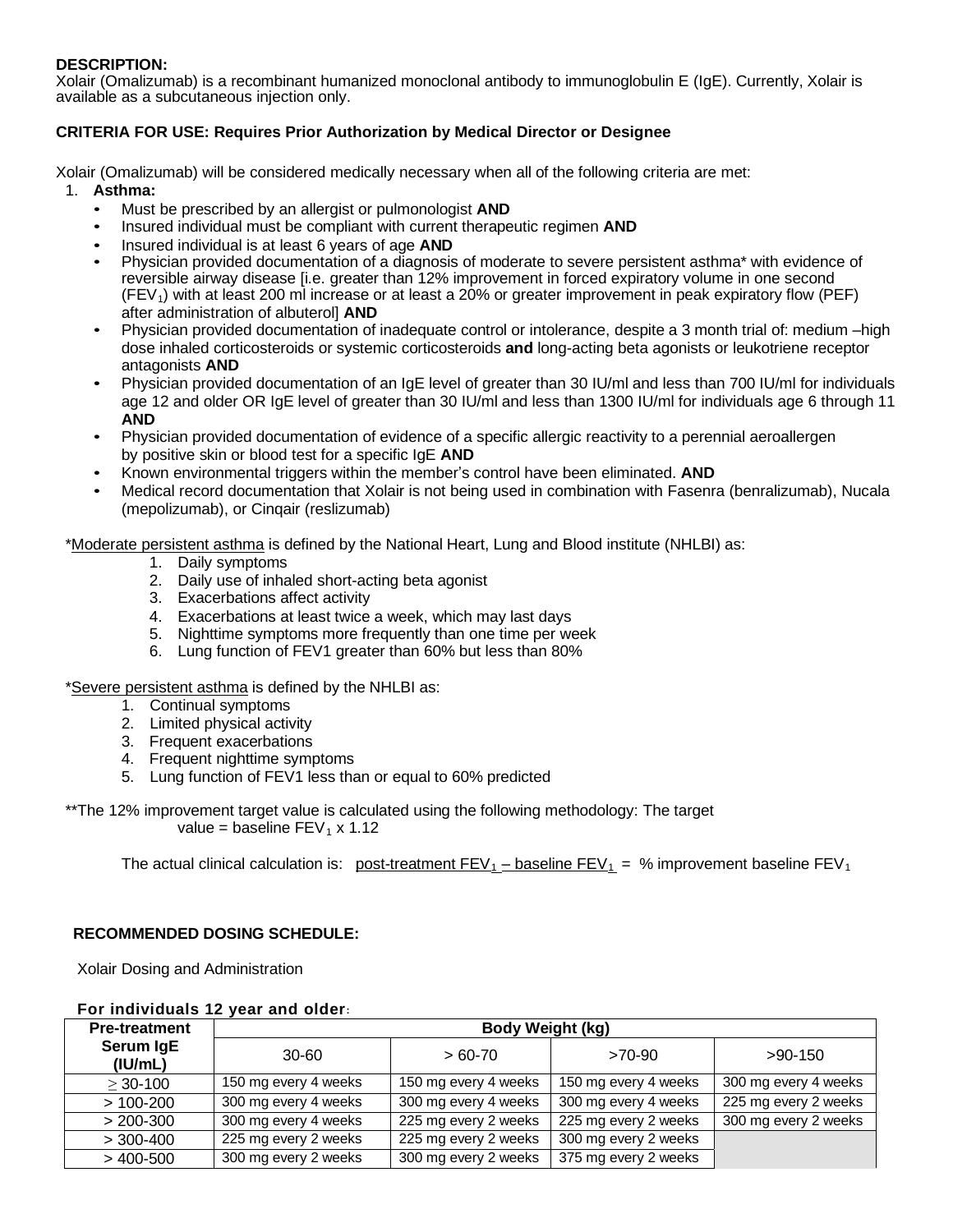| > 500-600  | 300 mg every 2 weeks                                                                               | 375 mg every 2 weeks |             |
|------------|----------------------------------------------------------------------------------------------------|----------------------|-------------|
| $>600-700$ | 375 mg every 2 weeks                                                                               |                      | Do Not Dose |
|            | $\lambda$ 1. 1. Valois Incoleons insent). Couth Can Essaciace, CA: Consented LICA Ins. Mosale 0044 |                      |             |

Adapted from Xolair [package insert]. South San Francisco, CA: Genentech USA Inc; March 2014

| <b>Pre-treatment</b> | Body Weight (kg)             |                              |                   |                              |                              |                   |                    |                   |                              |                     |
|----------------------|------------------------------|------------------------------|-------------------|------------------------------|------------------------------|-------------------|--------------------|-------------------|------------------------------|---------------------|
| Serum IgE            | $20 - 25$                    | $>25-30$                     | $>30-40$          | $>40-50$                     | $>50-60$                     | $>60-70$          | $>70-80$           | $>80-90$          | $>90-$                       | $>125-$             |
| (IU/mL)              |                              |                              |                   |                              |                              |                   |                    |                   | 125                          | 150                 |
| $\geq 30 - 100$      | 75 <sub>mg</sub>             | 75 <sub>mg</sub>             | 75 <sub>mg</sub>  | 150 <sub>mg</sub>            | 150 <sub>mg</sub>            | 150 <sub>mg</sub> | 150 <sub>mg</sub>  | 150 <sub>mg</sub> | 300 <sub>mg</sub>            | $\overline{300}$ mg |
|                      | every 4                      | every 4                      | every 4           | every 4                      | every 4                      | every 4           | every 4            | every 4           | every 4                      | every 4             |
|                      | week                         | weeks                        | weeks             | weeks                        | weeks                        | weeks             | weeks              | weeks             | weeks                        | weeks               |
| $>100-200$           | 150 <sub>mg</sub>            | 150 <sub>mg</sub>            | 150 <sub>mg</sub> | 300 <sub>mg</sub>            | 300 <sub>mg</sub>            | 300 <sub>mg</sub> | 300 <sub>mg</sub>  | 300 <sub>mg</sub> | 225mg                        | 300mg               |
|                      | every 4                      | every 4                      | every 4           | every 4                      | every 4                      | every 4           | every 4            | every 4           | every 2                      | every 2             |
|                      | weeks                        | weeks                        | weeks             | weeks                        | weeks                        | weeks             | weeks              | weeks             | weeks                        | weeks               |
| $>200-300$           | 150 <sub>mg</sub><br>every 4 | 150 <sub>mg</sub><br>every 4 | 225mg<br>every 4  | 300 <sub>mg</sub><br>every 4 | 300 <sub>mg</sub><br>every 4 | 225mg<br>every 2  | 225mg<br>every 2   | 225mg<br>every 2  | 300 <sub>mq</sub><br>every 2 | 375mg<br>every 2    |
|                      | weeks                        | weeks                        | weeks             | weeks                        | weeks                        | weeks             | weeks              | weeks             | weeks                        | weeks               |
| $>300-400$           | 225mg                        | 225mg                        | 300mg             | 225mg                        | 225mg                        | 225mg             | 300 <sub>mg</sub>  | 300mg             |                              |                     |
|                      | every 4                      | every 4                      | every 4           | every 2                      | every 2                      | every 2           | every 2            | every 2           |                              |                     |
|                      | weeks                        | weeks                        | weeks             | weeks                        | weeks                        | weeks             | weeks              | weeks             |                              |                     |
| $>400-500$           | 225mg                        | 300 <sub>mg</sub>            | 225mg             | 225mg                        | 300 <sub>mg</sub>            | 300mg             | 375mg              | 375mg             |                              |                     |
|                      | every 4                      | every 4                      | every 2           | every 2                      | every 2                      | every 2           | every 2            | every 2           |                              |                     |
|                      | weeks                        | weeks                        | weeks             | weeks                        | weeks                        | weeks             | weeks              | weeks             |                              |                     |
| $>500 - 600$         | 300 <sub>mg</sub>            | 300 <sub>mg</sub>            | 225mg             | 300mg                        | 300 <sub>mg</sub>            | 375mg             |                    |                   |                              |                     |
|                      | every 4                      | every 4                      | every 2           | every 2                      | every 2                      | every 2           |                    |                   |                              |                     |
|                      | weeks                        | weeks                        | weeks             | weeks                        | weeks                        | weeks             |                    |                   |                              |                     |
| $>600-700$           | 300mg                        | 225mg                        | 225mg             | 300 <sub>mg</sub>            | 375mg                        |                   |                    |                   |                              |                     |
|                      | every 4                      | every 2                      | every 2           | every 2                      | every 2                      |                   |                    |                   |                              |                     |
|                      | weeks                        | weeks                        | weeks             | weeks                        | weeks                        |                   |                    |                   |                              |                     |
| >700-900             | 225mg                        | 225mg                        | 300mg             | 375mg                        |                              |                   |                    |                   |                              |                     |
|                      | every 2<br>weeks             | every 2<br>weeks             | every 2<br>weeks  | every 2<br>weeks             |                              |                   |                    |                   |                              |                     |
| >900-1100            | 225mg                        | 300 <sub>mg</sub>            | 375mg             |                              |                              |                   |                    |                   |                              |                     |
|                      | every 2                      | every 2                      | every 2           |                              |                              |                   | <b>Do Not Dose</b> |                   |                              |                     |
|                      | weeks                        | weeks                        | weeks             |                              |                              |                   |                    |                   |                              |                     |
| >1100-1200           | 300 <sub>mg</sub>            | 300 <sub>mg</sub>            |                   |                              |                              |                   |                    |                   |                              |                     |
|                      | every 2                      | every 2                      |                   |                              |                              |                   |                    |                   |                              |                     |
|                      | weeks                        | weeks                        |                   |                              |                              |                   |                    |                   |                              |                     |
| >1200-1300           | 300 <sub>mg</sub>            | 375mg                        |                   |                              |                              |                   |                    |                   |                              |                     |
|                      | every 2                      | every 2                      |                   |                              |                              |                   |                    |                   |                              |                     |
|                      | weeks                        | weeks                        |                   |                              |                              |                   |                    |                   |                              |                     |

#### **For individuals 6 to 11 years old:**

Adapted from Xolair [package insert]. South San Francisco, CA: Genentech USA Inc; July 2016

Xolair must be administered in a clinical setting equipped to manage life-threatening anaphylaxis. Patients should be observed for a minimum of two hours following administration of Xolair. It is also recommended by the FDA that patients on Xolair therapy should also carry and know how to initiate emergency self-treatment for anaphylaxis.

#### **EXCLUSIONS:**

Xolair has not been shown to be effective in patients age 12 and older with an IgE level less than 30 IU/ml or greater than 700 IU/ml, or in patients age 6 through 11 with an IgE level less than 30 IU/ml or greater than 1300 IU/ml

Xolair® has not been shown to alleviate acute asthma exacerbations and should not be used for treatment of acute bronchospasm or status asthmaticus.

Non-compliance with combination therapy including inhaled or systemic corticosteroids **and** a long acting beta-agonist or leukotriene receptor antagonist.

**AUTHORIZATION DURATION:** Initial approval will be for 12 months or less if the reviewing provider feels it is medically appropriate. Subsequent approvals will be for an additional 12 months or less if the reviewing provider feels it is medically appropriate and will require medical record documentation of continued disease improvement or lack of disease progression. The medication will no longer be covered if patient experiences toxicity or worsening of disease.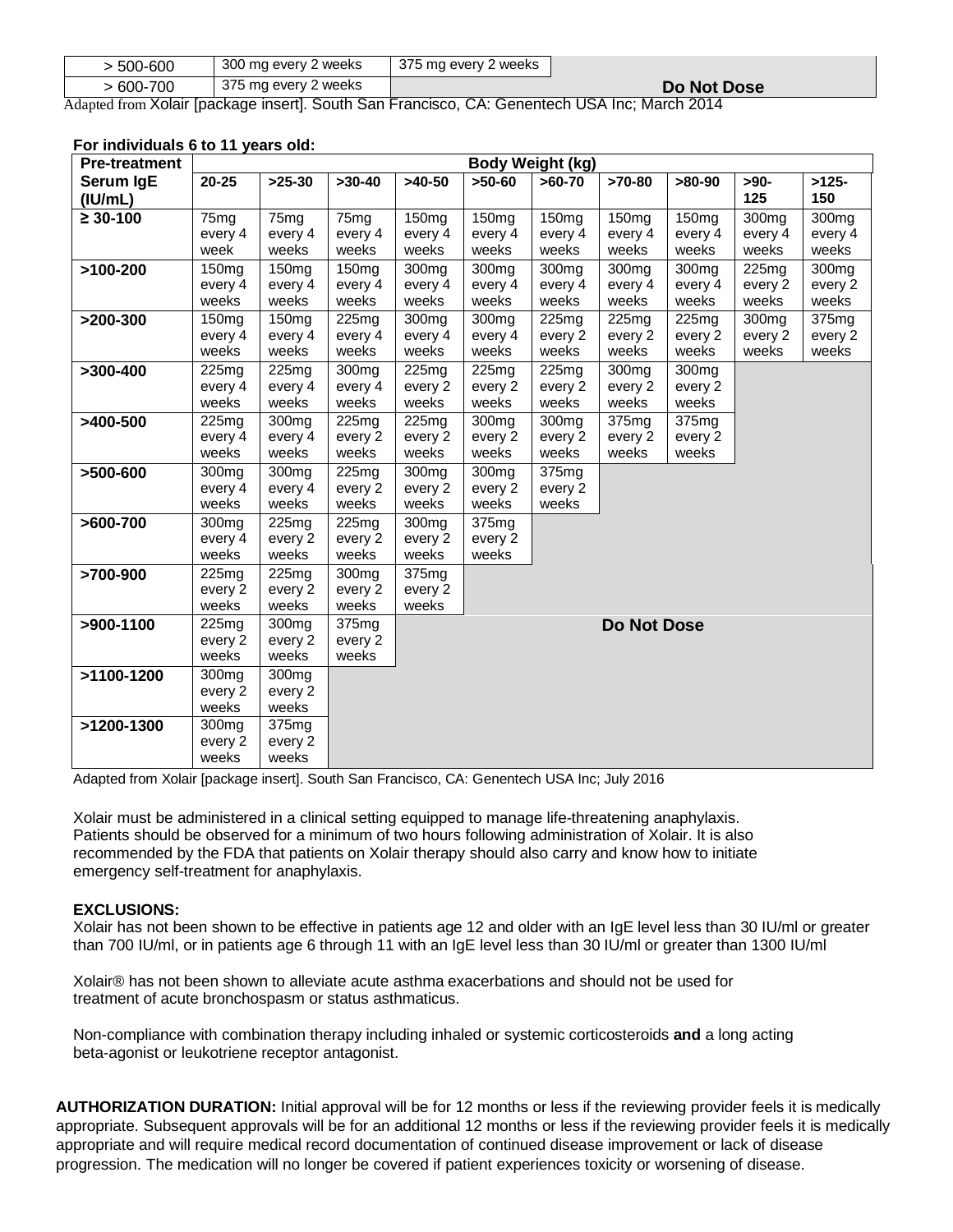# **2. For Chronic Idiopathic Urticaria:**

- Prescription is written by an allergist, immunologist, or dermatologist **AND**
- Patient is at least 12 years of age **AND**
- Diagnosis of moderate-to-severe chronic idiopathic urticaria **AND**
- At least 6 week history of symptoms (e.g., hives associated with itching, angioedema) **AND**
- Medical record documentation of a therapeutic failure on Xolair 150 mg dose, when Xolair 300mg dose is requested **AND**
- Medical record documentation of contraindication to, therapeutic failure on, or intolerance to a four week trial of ALL of the following treatment alternatives:
	- o At least two different high dose antihistamines
	- $\circ$  Maximum dose antihistamine(s) used in combination with a leukotriene receptor antagonist (e.g., montelukast)
	- $\circ$  High dose antihistamine used in combination with H<sub>2</sub> receptor antagonist (e.g., ranitidine
	- o Dose advancement of potent antihistamine (e.g., hydroxyzine or doxepin)

**AUTHORIZATION DURATION:** Initial approval will be for 12 months or less if the reviewing provider feels it is medically appropriate. Subsequent approvals will be for an additional 12 months or less if the reviewing provider feels it is medically appropriate and will require medical record documentation of continued disease improvement or lack of disease progression. The medication will no longer be covered if patient experiences toxicity or worsening of disease.

#### **3. For Nasal Polyps:**

- Medical record documentation that Xolair is prescribed by or in consultation with an otolaryngologist **AND**
- Medical record documentation of age greater than or equal to 18 years **AND**
- Medical record documentation of a diagnosis of nasal polyps **AND**
- Medical record documentation that Xolair will be used as add-on maintenance treatment **AND**
- Medical record documentation of therapeutic failure on, intolerance to, or contraindication to intranasal fluticasone and intranasal mometasone

**AUTHORIZATION DURATION:** Initial approval will be for 12 months or less if the reviewing provider feels it is medically appropriate. Subsequent approvals will be for an additional 12 months or less if the reviewing provider feels it is medically appropriate and will require medical record documentation of continued disease improvement or lack of disease progression. The medication will no longer be covered if patient experiences toxicity or worsening of disease.

# **LIMITATIONS:**

The Plan considers the use of Xolair for conditions other than those listed under Indications to be experimental, investigational or unproven. There is insufficient peer-reviewed, published medical literature to support the use of Xolair for any of the following:

- Other allergic conditions or other forms of urticarial besides chronic idiopathic urticaria.
- Acute bronchospasm or status asthmaticus.
- Pediatric patients less than 12 years of age.

Note: A complete description of the process by which a given technology or service is evaluated and determined to be experimental, investigational, or unproven is outlined in MP 15 - Experimental Investigational or Unproven Services or Treatment.

#### **LINE OF BUSINESS:**

**Eligibility and contract specific benefit limitations and/or exclusions will apply. Coverage statements found in the line of business specific benefit document will supersede this policy.**

This policy will be revised as necessary and reviewed no less than annually.